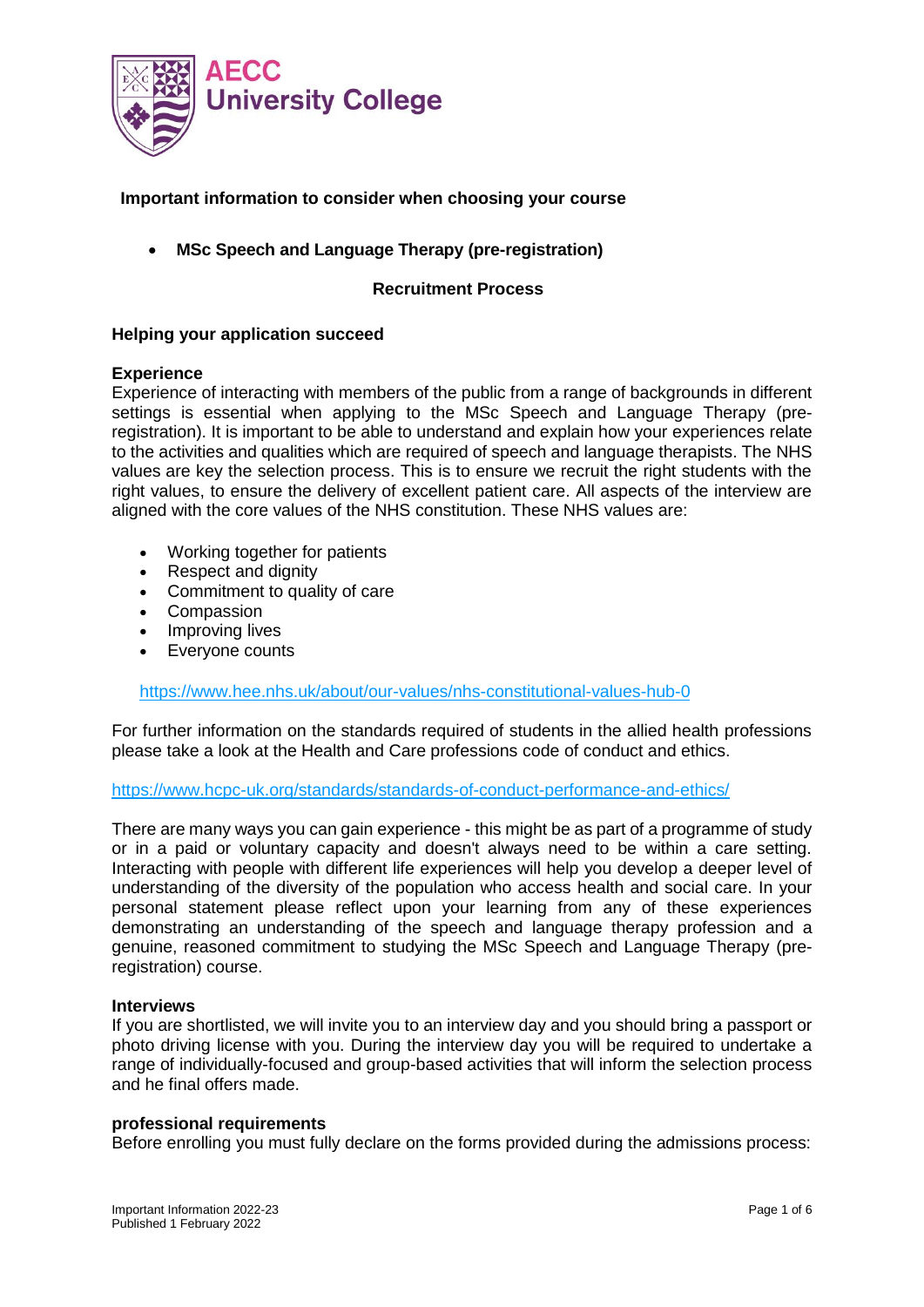- Unfiltered criminal convictions, cautions, reprimands or warnings. For further information on unfiltered offences please see the Disclosure and Barring Service website.
- Involvement in disciplinary proceedings during paid or voluntary employment or education establishments
- Involvement with safeguarding proceedings, social services or related organisations
- Enrolment on a health or social work professional course at another University

### **In addition**

### **Enhanced Disclosure and Barring Service Criminal Record Check**

- You must undertake an Enhanced Disclosure and Barring Service (DBS) criminal record check once you have accepted the offer of a place on the course and prior to enrolment week.
- If you have lived outside of the UK for more than six consecutive months in the last five years you must provide an overseas criminal record check.
- Where your DBS Enhanced Disclosure certificate contains any recorded information that you must present this to the Admissions Manager.

### **Occupational Health Screening**

You must undertake occupational health screening to determine your suitability to undertake the course.

#### **Immunisations**

Before your come to the University College you should have been vaccinated against certain diseases and you will be required to demonstrate that you have undertaken these immunisations before your first clinical placement experience. Students who choose not to comply with the vaccination requirements of the course will not be permitted on clinical placement and will not be able to complete the academic requirements of the course. The required vaccinations are Covid-19, tuberculosis (TB), Measles, Mumps, Rubella, Hep B and Chickenpox. We also recommend you consider being immunised against meningitis prior to commencing your studies.

**If you are not vaccinated against Covid-19, tuberculosis (TB), Measles, Mumps, Rubella,Hep B and Chickenpox please speak with your GP or local healthcare provider to ensure you are up to date with the vaccinations required to start your course in January, otherwise there may be a delay in enrolling on to the course.**

#### **Disability support**

If you are a disabled person or have a long-term health condition, you are advised to read the Health and Care Professions Council (HCPC) booklet: Health, disability and becoming a health and care professional

[https://www.hcpc-uk.org/resources/guidance/health-disability-and-becoming-a-health-and](https://www.hcpc-uk.org/resources/guidance/health-disability-and-becoming-a-health-and-care-professional/)[care-professional/](https://www.hcpc-uk.org/resources/guidance/health-disability-and-becoming-a-health-and-care-professional/)

We strongly recommend that you tell us about any long-term health conditions, learning difficulty or disability you may have. This is so we can assess whether we can deliver the course in such a way that you can meet the HCPC standards of proficiency and take part without disadvantage both in University and on placement.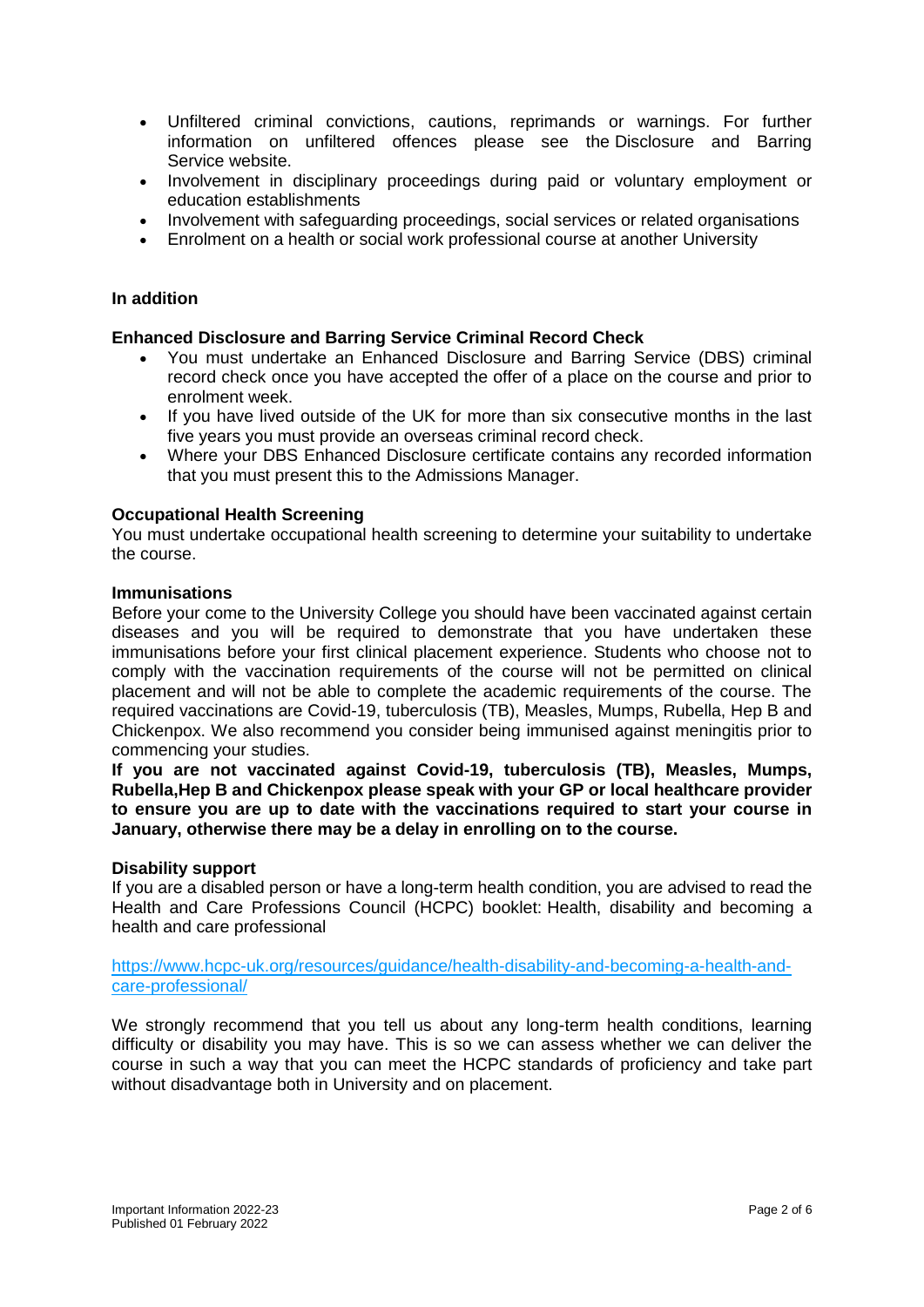## **Other important information**

When students are considering applying for the MSc Speech and Language Therapy (preregistration) they should be aware of the following:

- During practical classes students will be expected to practice physical examination and therapy skills using other students in their course group as subjects, and to act as a subject for other students. These are mixed gender groups.
- Students should discuss any concerns about this with us before making an application for the course or accepting an offer of a place. If the concerns relate to issues covered by the Equality Act 2010 (such as religion, disability, gender reassignment) we will be pleased to discuss with the student how reasonable adjustments can be made to enable them to study on the course; however the University College can only make adjustments where this will not interfere with the student's ability to demonstrate that they have met the learning outcomes for the course, and meet the requirements of relevant Professional Statutory and Regulatory Bodies (PSRBs). Please contact [admissions@aecc.ac.uk](mailto:admissions@aecc.ac.uk)
- Annually, students are required to complete a questionnaire about their health; if any issues are identified students may not be able to act as subjects in practical classes, as above.
- Students are required to declare any criminal records and changes in their criminal record as soon as they occur, i.e. if they have been cautioned, reprimanded, warned, charged or convicted in relation to **any** criminal activity.
- Students will be expected to dress appropriately for practical classes and when representing the University College in the local community and on placements.
- There are a number of items which students will be required or are recommended to purchase in order to get the maximum benefit from the course; see below under 'additional costs'.
- Students are responsible for making their own accommodation arrangements while enrolled at the University College. The Student Services team can offer advice and assistance in finding private rented accommodation in the area.

# **Additional costs**

Additional costs are mandatory or optional costs which students will need to meet in order to fully participate in and complete their course. Students will need to budget for these costs separately as they are not included in the overall Tuition Fee they are charged.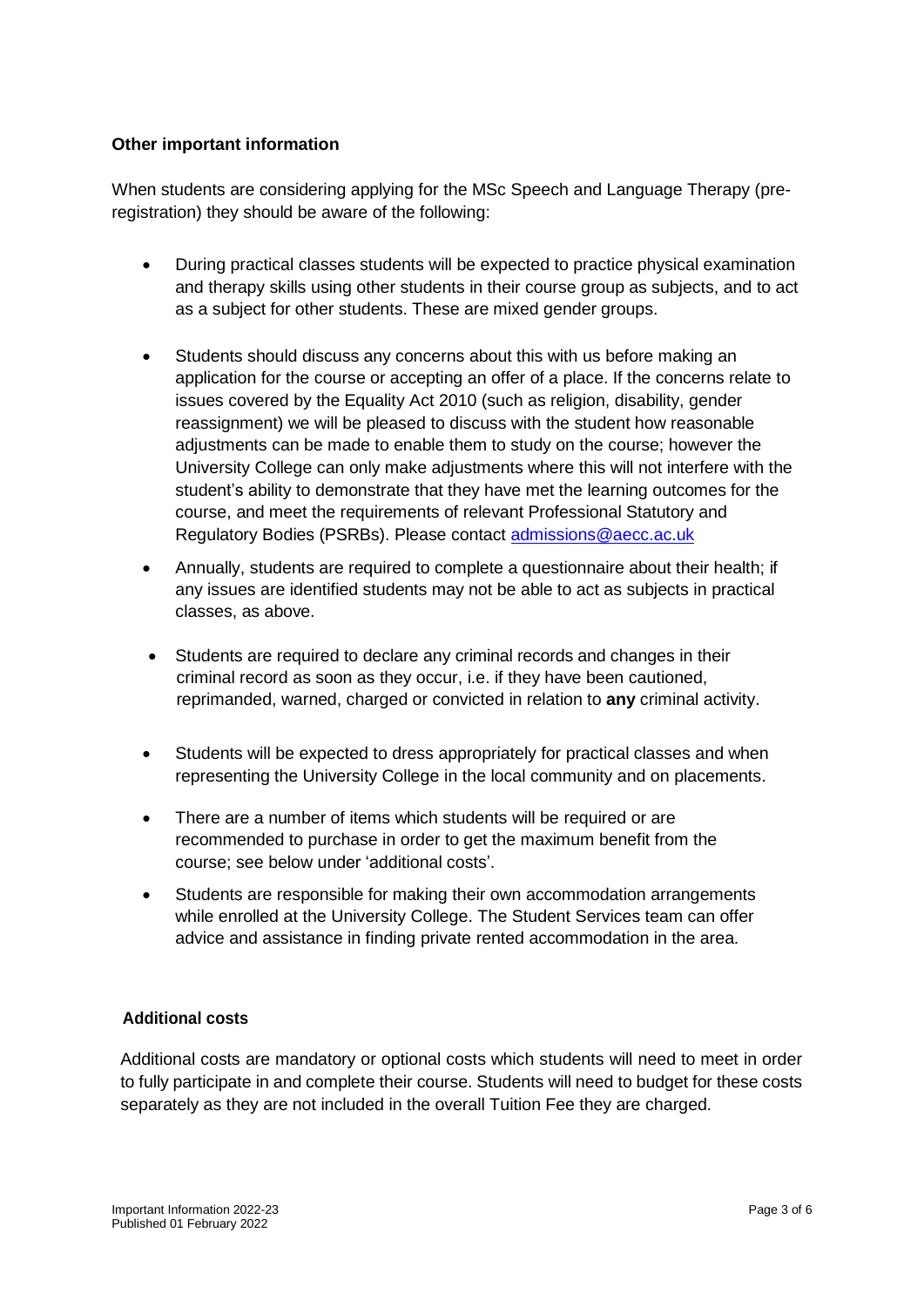# **Essential**

- Students must complete any mandatory training as a requirement before going on placement.
- Practice Placements will incur costs and students need to plan for this in their annual budget. Typically, these costs are for travel and, if necessary, accommodation to access placement. The amount of money involved will depend on the site of the placement, distance from home, and the type and length of placement. Costs of several hundred pounds can be expected, and exceptionally over £1000 per year. Students may claim placement travel expenses, and costs towards any additional accommodation that may be required in order to access placements. You are required to successfully complete 1000 hours of practice placement. Over the two years of the programme you will complete six assessed practice placements. You will need to budget for the additional costs of placement which may include travel and / or accommodation costs.
- Currently, the NHS provides some reimbursement of additional placement costs to eligible students through the learning support fund. More information about this can be found at: [https://www.nhsbsa.nhs.uk/learning-support-fund/about-learning](https://www.nhsbsa.nhs.uk/learning-support-fund/about-learning-support-fund)[support-fund](https://www.nhsbsa.nhs.uk/learning-support-fund/about-learning-support-fund) Students will be required to practice clinical skills using each other as models, and so will need clothing which is suitable for practical sessions whilst in University College. It is important that you are appropriately dressed for these sessions.
- The following items of uniform will be provided by the University College: x1 polo shirt, x1 tunic top, x1 pair of trousers and x1 fleece all with AECC University logo and student title. A name badge will also be provided with the University Logo.
- You will also need to provide 1 pair of flat black shoes with a nonslip rubber sole. If you wish to wear a head covering such as a hijab it must be black and will need to be provided by yourself. You may wish to purchase additional items of uniform and you will need to replace any lost or damaged items from the University's official supplier. Approximate costs of these are: £12 for either tops or trousers.
- All applicants are required to undergo an Occupational Health Check, this is to ensure that you are physically and mentally suited to a career in health. If you have any concerns about your medical suitability, you are advised to discuss this with your GP. The link to the questionnaire from NHS Dorset Healthcare will be sent out in September, this forms the basis of the health screening so it is vital that all questions are answered as fully and honestly as possible. The questionnaire covers the issue of vaccinations and it is important that students are aware that they will need to have a full range of immunisations before they start in a clinic environment. Applicants must meet the costs of this check (approx. £20) and any subsequent immunisations that are required.
- Enhanced Disclosure and Barring Service check at the start of your course, you will complete an enhanced criminal record check through the Disclosure and Barring Services. This needs to be paid for by you. If you suspend your studies for a year or more you will also have to pay for a new criminal records check. Occasionally placement providers request an additional check if the certificate is more than one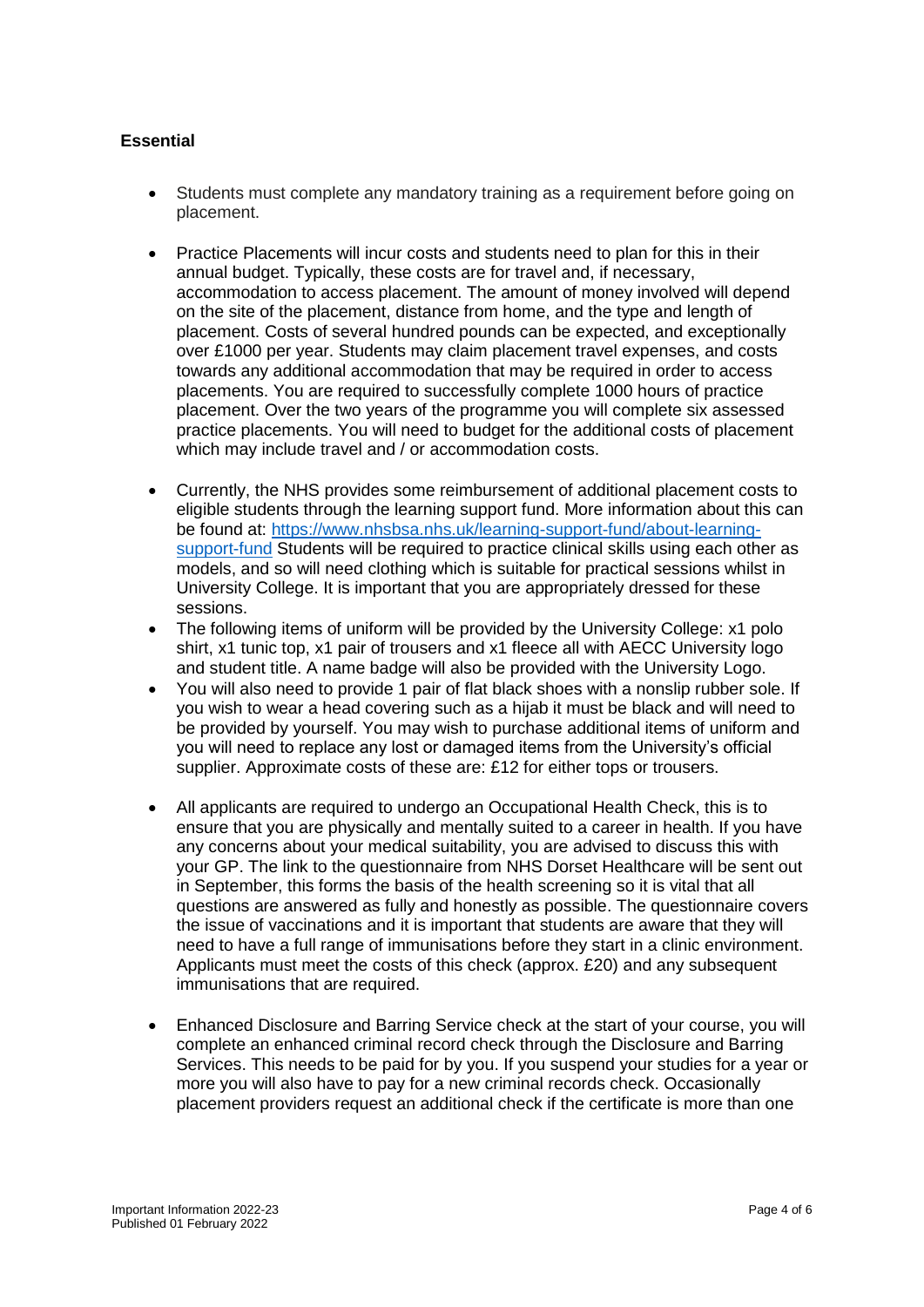year old. If this is the case, you will need to pay for the additional check.

- Purchase a practical kit (approximate cost £80 £150 depending on the kit option which is chosen).
- Some assignments require the submission of a printed paper copy. The cost of this is the students' responsibility and will vary depending on the length of the assignment. There are no photocopying or printing credits provided.
- Should a student fail any assessments and be offered an opportunity to repeat a unit or units there will be a fee payable as set out below (fees quoted at 2021-22 prices): \*
- Home students: £1,540 per unit (20 credits)
- EU/Overseas students: £2,500 per unit (20 credits)

\* If a student is only sitting elements of unit due to exceptional personal circumstances, accepted by the Assessment Board, this is not considered a Repeat Unit and fees do not apply. This may impact maintenance loans from the Student Loan Company and students are advised to contact the Student Finance team on studentfinance@aecc.ac.uk for further information.

## **Recommended**

• It is recommended that students purchase a tablet or computer/laptop for their personal use, as this will enhance their learning by giving them immediate access to our Virtual Learning Environment (VLE).

## **Optional**

- Teaching materials are made available in electronic format on the Virtual Learning Environment. If students wish to have a printed copy they may print these materials at their own cost.
- Core texts are available in the library but there are limited numbers and most students buy some but not necessarily all text books.
- We are unable to offer any storage facilities for personal belongings of students except for a limited number of lockers. Students can rent a locker from the AECC Students' Union (ASU) on payment of a single fee of £10.
- There may be other costs for activities that will enhance students' time here but are not directly related to their programme. For example, there is an annual fee (currently £70) to join our gym (gym membership is a requirement to join some ASU/University College sports societies). Some ASU-organised social events and activities through ASU Societies will be at an additional cost.
- On successful completion of the course students have the option to attend the graduation ceremony. Students choosing to attend must meet the cost of hiring academic dress for the ceremony; wearing of academic dress at the ceremony is compulsory. The academic dress is provided by an external company. In 2021 the